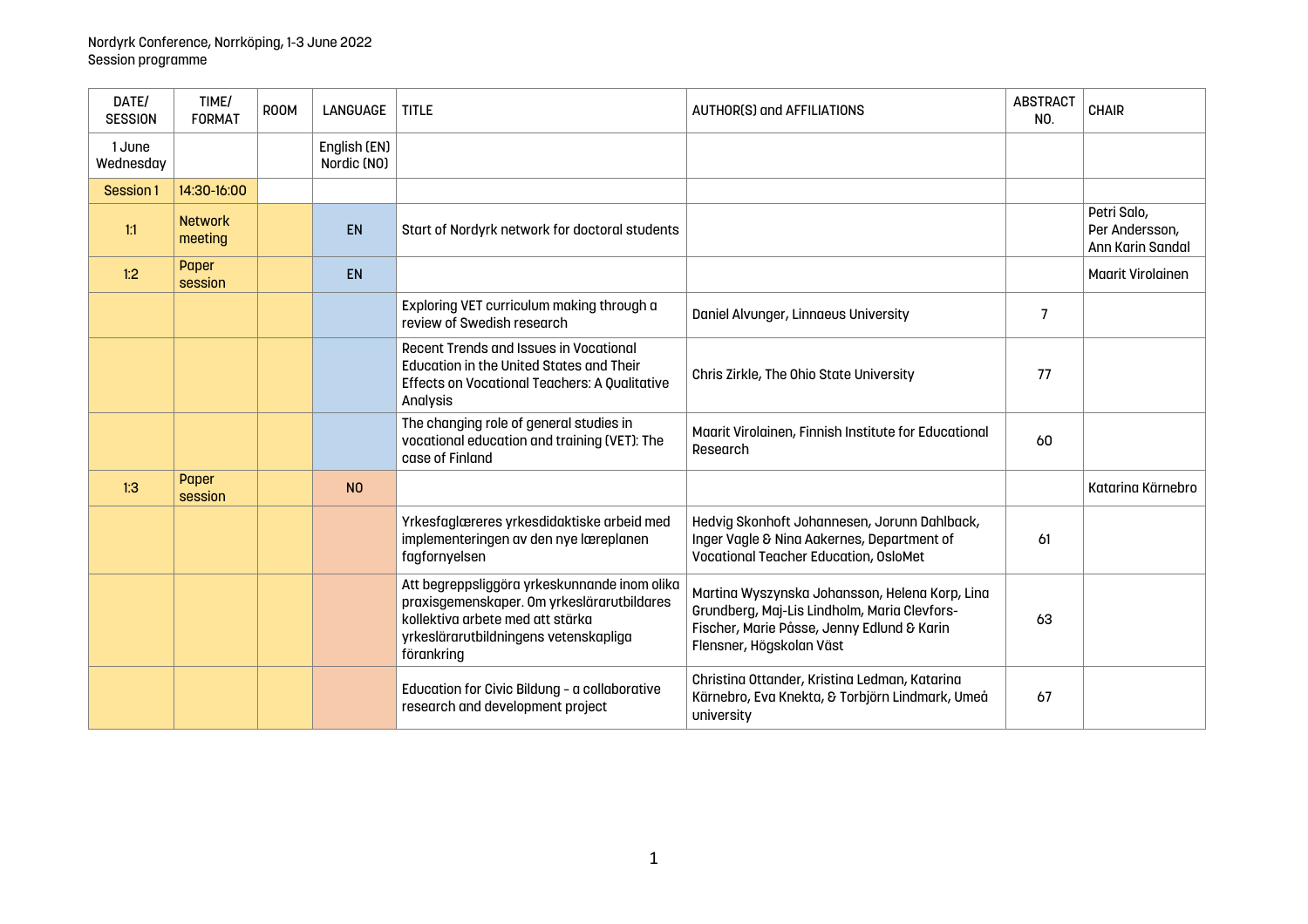| 1:4 | Paper<br>session | <b>EN</b>      |                                                                                                                          |                                                                                                                                                  |    | Evi Schmid               |
|-----|------------------|----------------|--------------------------------------------------------------------------------------------------------------------------|--------------------------------------------------------------------------------------------------------------------------------------------------|----|--------------------------|
|     |                  |                | VET teaching as embodied practices                                                                                       | Song-ee Ahn & Sofia Nyström, Linköping University                                                                                                | 11 |                          |
|     |                  |                | How does podcast as a training tool influence<br>students' learning processes?                                           | Vibe Aarkrog, DPU Aarhus Universitet, Amina Sabah<br>Karim, Center for It i Undervisningen                                                       | 8  |                          |
|     |                  |                | ePortfolio didactics for vocational education<br>and training. A Norwegian case (HELDAL) in<br>action.                   | Leif Christian Lahn, Hæge Nore, Birger Brevik &<br>Svanhild Berntsen, OsloMet                                                                    | 39 |                          |
| 1:5 | Paper<br>session | N <sub>0</sub> |                                                                                                                          |                                                                                                                                                  |    | <b>Britt Karin Utvær</b> |
|     |                  |                | Hur tänkte du här? Om process som central<br>del av synen på hantverk i gymnasieskolan                                   | Camilla Gåfvels, Konstfack, Institutionen för bild-<br>och slöjdpedagogik, Enni Paul, Stockholms<br>universitet, Institutionen för ämnesdidaktik | 64 |                          |
|     |                  |                | Fackspråk och yrkesdidaktik                                                                                              | Barbara Wallsten, Högskolan Dalarna                                                                                                              | 84 |                          |
|     |                  |                | Utfordringene og muligheter ved<br>gjennomføringen av utdanningsreformen<br>Fagfornyelsen.                               | Roger Bakken, Anders Grydeland, John David Holt,<br>Jon Ingar Holtet, Steinar Karstensen, Lars Rolf<br>Larsen & Erik Refseth Ødegård, OsloMet    | 23 |                          |
| 1:6 | Paper<br>session | N <sub>0</sub> |                                                                                                                          |                                                                                                                                                  |    | <b>Carina Kiukas</b>     |
|     |                  |                | Tas upp eller tystas ner? Gymnasieskolans<br>yrkeselever om hur sexuella trakasserier<br>behandlas inom yrkesutbildning. | Eva Klope & Maria Hedlin, Linnéuniversitetet                                                                                                     | 29 |                          |
|     |                  |                | Yrkesfaglærerens betydning for elevenes<br>læringsmiljø                                                                  | Vigdis Moen, Berit Stjern, Sonia Tangen, Norwegian<br>University of Science and Technology                                                       | 15 |                          |
|     |                  |                | "Har jag en toppig haka!?" Känsliga (?)<br>situationer i hantverksklassrummet                                            | Stig-Börje Asplund & Nina Kilbrink, Karlstads<br>universitet                                                                                     | 21 |                          |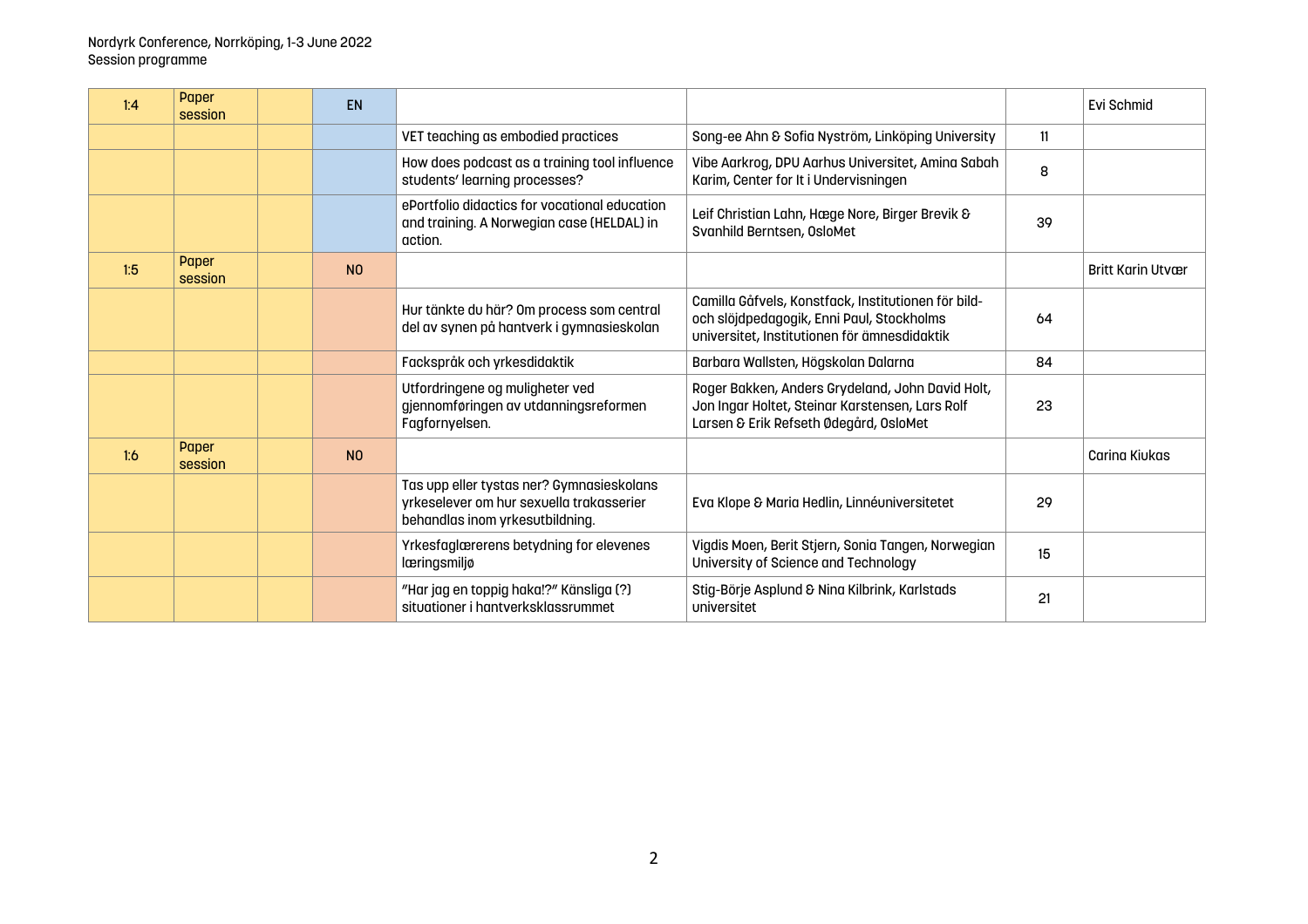| <b>DATE</b><br>/SESSION | TIME/<br><b>FORMAT</b> | ROOM | <b>LANGUAGE</b>             | <b>TITLE</b>                                                                                                                                     | <b>AUTHOR(S) and AFFILIATIONS</b>                                                                                                                        | <b>ABSTRACT</b><br>NO. | <b>CHAIR</b>             |
|-------------------------|------------------------|------|-----------------------------|--------------------------------------------------------------------------------------------------------------------------------------------------|----------------------------------------------------------------------------------------------------------------------------------------------------------|------------------------|--------------------------|
| 2 June<br>Thursday      |                        |      | English (EN)<br>Nordic (NO) |                                                                                                                                                  |                                                                                                                                                          |                        |                          |
| Session 2               | 10:30-12:00            |      |                             |                                                                                                                                                  |                                                                                                                                                          |                        |                          |
| 2:1                     | Symposium              |      | <b>EN</b>                   | Collaboration - vocational education and<br>training/teachers and researchers                                                                    | Henriette Duch, Jóhannes Árnason, Susanne<br>Gustavsson, Nordyrk steering committee                                                                      |                        |                          |
| 2:2                     | Paper<br>session       |      | N <sub>0</sub>              |                                                                                                                                                  |                                                                                                                                                          |                        | Katarina Kärnebro        |
|                         |                        |      |                             | To actively engage in society - Vocational<br>students' perspectives on education for civic<br>buildung and civic engagement                     | Eva Knekta, Katarina Kärnebro, Kristina Ledman,<br>Torbjörn Lindmark & Christina Ottander, Umeå<br>universitet                                           | 52                     |                          |
|                         |                        |      |                             | Udforskning af faglig dømmekraft, som<br>forståelser af rollen som underviser på<br>erhvervsuddannelserne                                        | Tobias Kidde Skov & Rune Smed Thostrup, VIA<br><b>University College</b>                                                                                 | 53                     |                          |
|                         |                        |      |                             | Faglig stolthed i europæiske<br>erhvervsuddannelser                                                                                              | Signe Roslef Rieland, Københavns<br>Professionshøjskole                                                                                                  | 54                     |                          |
| 2:3                     | Paper<br>session       |      | N <sub>O</sub>              |                                                                                                                                                  |                                                                                                                                                          |                        | Carina Kiukas            |
|                         |                        |      |                             | Skoleovertakelse som didaktisk metode i<br>lærerutdanningen                                                                                      | Martta Brännström & Eva Martinsen Dyrnes,<br>Høgskolen i Østfold                                                                                         | 49                     |                          |
|                         |                        |      |                             | Qualifying vocational teachers for work in<br>school: Teacher candidates' perceptions of<br>how teacher education prepared for work in<br>school | Rønnaug H. Lyckander & Halvor Spetalen, OsloMet                                                                                                          | 24                     |                          |
|                         |                        |      |                             | Att vara yrkeslärarstudent och yrkeslärare -<br>möjligheter och hinder                                                                           | Viktoria Grahn Johansson, Linnéuniversitetet                                                                                                             | 66                     |                          |
| 2:4                     | Paper<br>session       |      | EN                          |                                                                                                                                                  |                                                                                                                                                          |                        | <b>Britt Karin Utvær</b> |
|                         |                        |      |                             | Development or Changes - a longitudinal study<br>on the vocational identity development of<br>assistant nurses                                   | Tobias Karlsson, Linköping University                                                                                                                    | 13                     |                          |
|                         |                        |      |                             | Does nursing students' autonomous<br>motivation affects study effort and learning<br>outcomes?                                                   | Hanne Torbergsen, Britt Karin Utvær & Gørill<br>Haugan, Norwegian University of Science and<br>Technology                                                | 80                     |                          |
| 2:5                     | Symposium              |      | N <sub>O</sub>              | Yrkesfaglærernes kompetanseutvikling i<br>profesjonsfellesskapet                                                                                 | Dorthea Sekkingstad & Ann Karin Sandal,<br>Høgskulen på Vestlandet,<br>Klara Rokkones & Elin Bø Morud, Norwegian<br>University of Science and Technology | 28                     | Ann Karin Sandal         |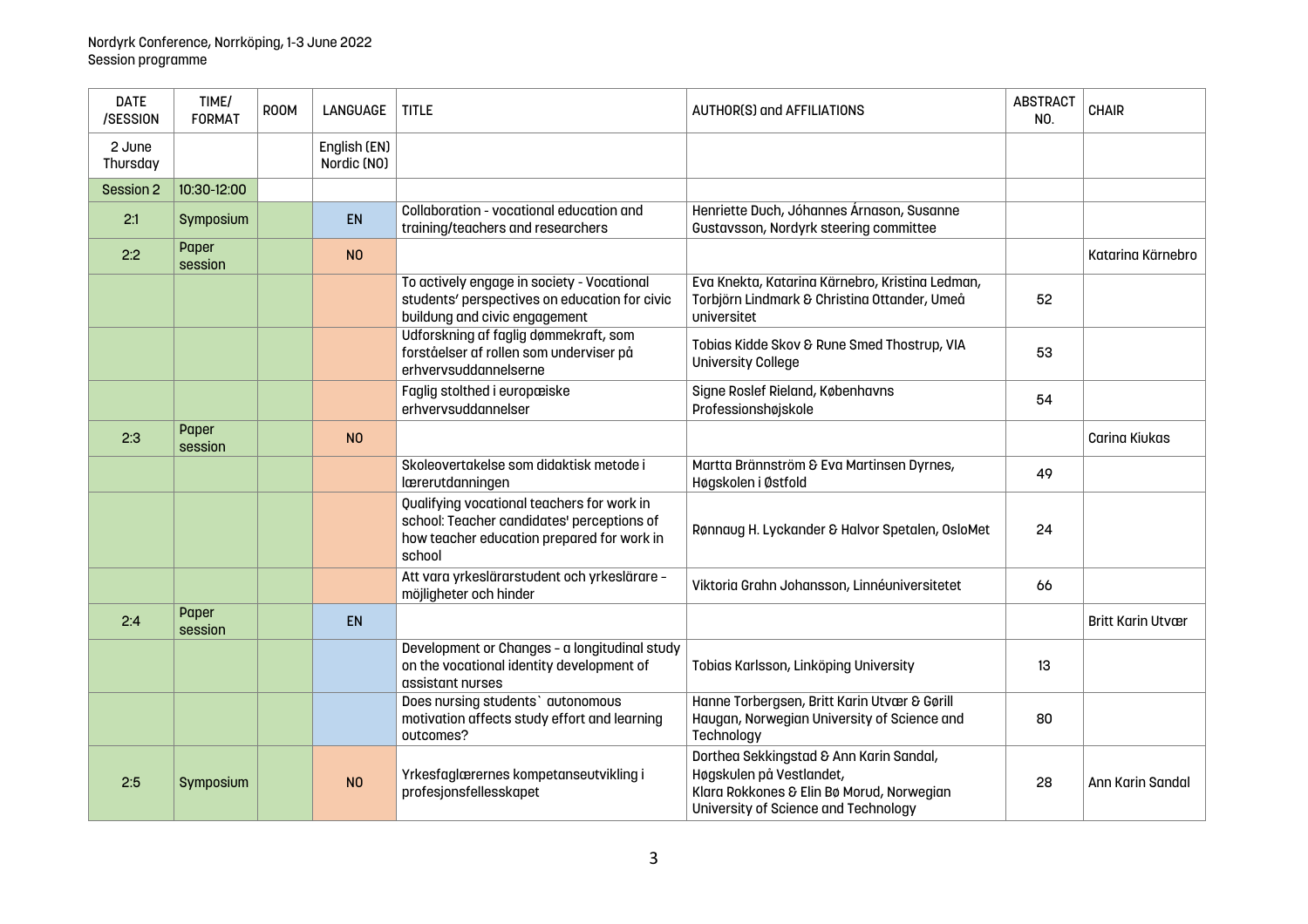| <b>DATE</b><br>/SESSION                                                                                                                     | TIME/<br><b>FORMAT</b> | ROOM | <b>LANGUAGE</b>             | <b>TITLE</b>                                                                                                                                        | <b>AUTHOR(S) and AFFILIATIONS</b>                                                                                                                                                                                                                                                                                  | <b>ABSTRACT</b><br>NO. | CHAIR                                                 |  |
|---------------------------------------------------------------------------------------------------------------------------------------------|------------------------|------|-----------------------------|-----------------------------------------------------------------------------------------------------------------------------------------------------|--------------------------------------------------------------------------------------------------------------------------------------------------------------------------------------------------------------------------------------------------------------------------------------------------------------------|------------------------|-------------------------------------------------------|--|
| 2 June<br>Thursday                                                                                                                          |                        |      | English (EN)<br>Nordic (NO) |                                                                                                                                                     |                                                                                                                                                                                                                                                                                                                    |                        |                                                       |  |
|                                                                                                                                             |                        |      | <b>EN</b>                   | Students' perceptions of mathematics as<br>vocational knowing in animal caregiving                                                                  | Maria Christidis, Röda Korsets Högskola, Annika<br>Hemingstam, Spånga gymnasium                                                                                                                                                                                                                                    | 38                     |                                                       |  |
| Posters will be displayed in<br>Kåkenhus on Thursday 2 June<br>during coffee breaks and lunch.<br>10:00-10:30<br>12:00-13:00<br>14:30-15:00 |                        |      | <b>EN</b>                   | Digital and blended teaching and learning<br>competencies of academic staff: a<br>collaboration between six countries                               | Camilla Wikström-Grotell, Arcada University of<br>Applied Sciences, Anne Söderlund, Mälardalen<br>University, Sultan Kav, Baskent University, Aurelija<br>Blaževičienė, Lithuanian University of Health<br>Sciences, Raimonds Strods, Rīga Stradiņš<br>University, Antonio Manuel Fernandes, Coimbra<br>University | 41                     | Susanne<br>Gustavsson<br><b>&amp;. Henriette Duch</b> |  |
|                                                                                                                                             |                        |      | N <sub>O</sub>              | Danning og utdanning i eit praksisfellesskap.<br>Samtale med tømrar og lærling.                                                                     | Grethe Nina Hestholm, Høgskulen på Vestlandet                                                                                                                                                                                                                                                                      | 78                     |                                                       |  |
| Session 3                                                                                                                                   | 13:00-14:30            |      |                             |                                                                                                                                                     |                                                                                                                                                                                                                                                                                                                    |                        |                                                       |  |
| 3:1                                                                                                                                         | Paper<br>session       |      | N <sub>O</sub>              |                                                                                                                                                     |                                                                                                                                                                                                                                                                                                                    |                        | Arnt Vestergaard<br>Louw                              |  |
|                                                                                                                                             |                        |      |                             | Elevers formande av arbetsplatsförlagt<br>lärande i svensk gymnasial lärlingsutbildning                                                             | Ingela Andersson, University of Gothenburg, Viveca<br>Lindberg, University of Stockholm                                                                                                                                                                                                                            | 40                     |                                                       |  |
|                                                                                                                                             |                        |      |                             | Læring på arbejdspladsen                                                                                                                            | Arnt Louw, Katrine Thea Pløger Nielsen & Noemi<br>Katznelson, The Centre for Youth Research,<br>Institute for Culture and Learning, Aalborg<br>University                                                                                                                                                          | 6                      |                                                       |  |
|                                                                                                                                             |                        |      |                             | Yrkesfaglærerens profesjonsfaglige digitale<br>kompetanse og stillasbygging (scaffolding) i<br>overganger mellom skole og bedrift.                  | Svanhild Berntsen & Hedvig Johannesen, OsloMet                                                                                                                                                                                                                                                                     | 50                     |                                                       |  |
| 3:2                                                                                                                                         | Paper<br>session       |      | <b>EN</b>                   |                                                                                                                                                     |                                                                                                                                                                                                                                                                                                                    |                        | Guðrún Randalín<br>Lárusdóttir                        |  |
|                                                                                                                                             |                        |      |                             | VET- students experiences with the boundary<br>object "subject based<br>assignment"/Yrkesfagelevers erfaringer med<br>temaoppgaver som grenseobjekt | Monika Øgård & Andrea Stefanie Hillen, University<br>of Agder                                                                                                                                                                                                                                                      | 46                     |                                                       |  |
|                                                                                                                                             |                        |      |                             | Boundaries as a didactic VET concept                                                                                                                | Åsa Mårtensson, Linköping University                                                                                                                                                                                                                                                                               | 14                     |                                                       |  |
|                                                                                                                                             |                        |      |                             | Special support during workplace-based<br>learning                                                                                                  | My Olofsson, Linköping University                                                                                                                                                                                                                                                                                  | 83                     |                                                       |  |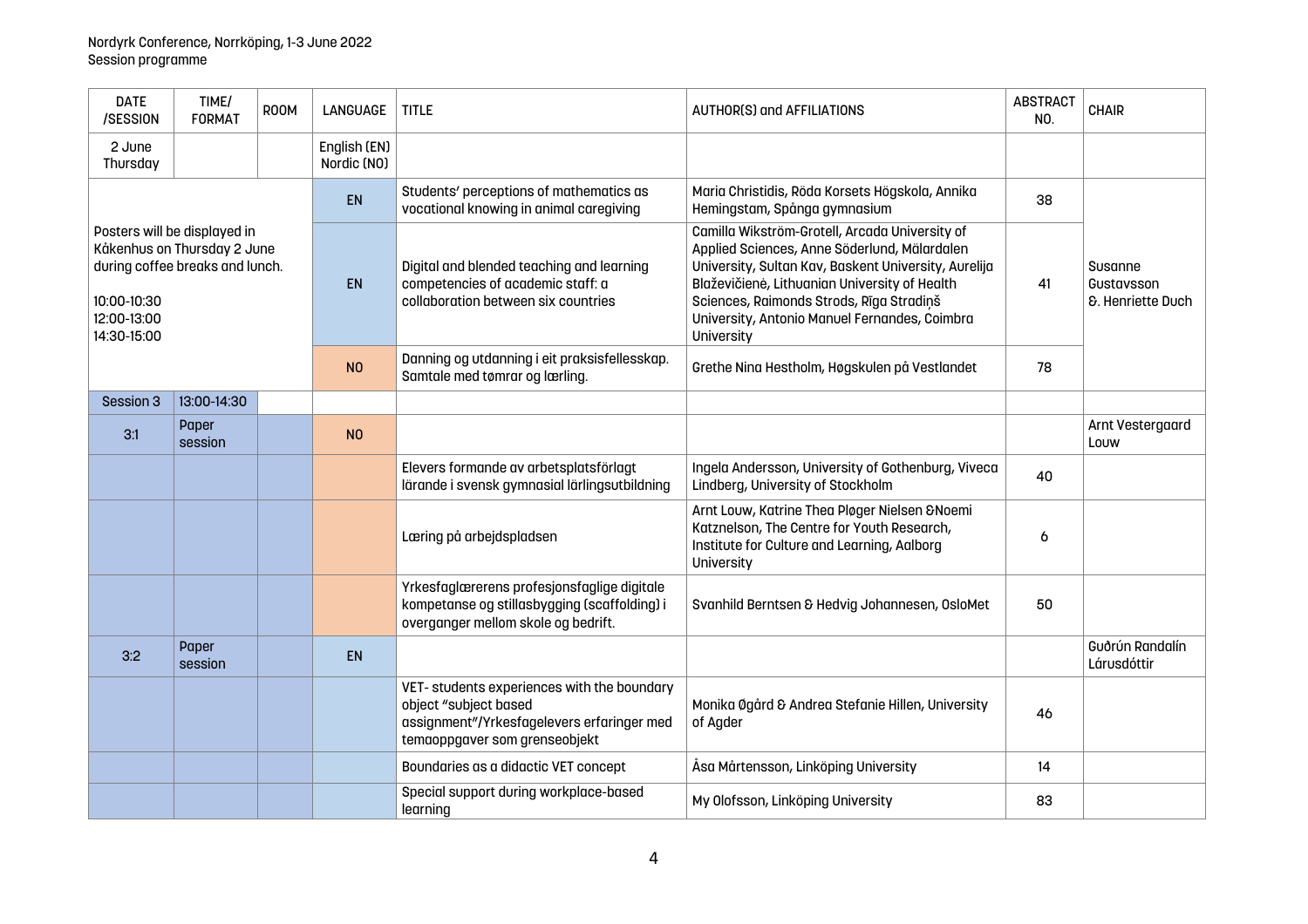| 3:3 | Paper<br>session | N <sub>0</sub> |                                                                                                                        |                                                                                                                                                                                                                                                                                     |    | Katarina Kärnebro |
|-----|------------------|----------------|------------------------------------------------------------------------------------------------------------------------|-------------------------------------------------------------------------------------------------------------------------------------------------------------------------------------------------------------------------------------------------------------------------------------|----|-------------------|
|     |                  |                | Civic bildung for VET students - a<br>preconditioned practise for teachers?                                            | Kristina Ledman & Katarina Kärnebro, Department<br>of education, Eva Knekta, Department of Science<br>and Mathematics Education, Torbjörn Lindmark,<br>Department of education, & Christina Ottander,<br><b>Department of Science and Mathematics</b><br>Education, Umeå university | 65 |                   |
|     |                  |                | Ny som yrkesfaglærer - i spenningsfeltet<br>mellom to verdener                                                         | Sissel Utgaard & Julie Leonardsen, Norwegian<br>University of Science and Technology                                                                                                                                                                                                | 56 |                   |
|     |                  |                | Erfaringer med masterutdanning for<br>lærerspesialister innen bygg- og<br>anleggsteknikk.                              | Klara Rokkones & Elin Bø Morud, Institutt for<br>Iærerutdanning, Norwegian University of Science<br>and Technology                                                                                                                                                                  | 58 |                   |
| 3:4 | Paper<br>session | N <sub>O</sub> |                                                                                                                        |                                                                                                                                                                                                                                                                                     |    | Carina Kiukas     |
|     |                  |                | Informellt arbetsplatslärande för professionell<br>utveckling av lärare vid svensk polisutbildning                     | David Sjöberg, Enheten för polisutbildning, & Robert<br>Holmgren, Pedagogiska institutionen, Umeå<br>Universitet                                                                                                                                                                    | 31 |                   |
|     |                  |                | Aspekter av hållbar utveckling i högre<br>utbildning - resultat från två delstudier i KESTO<br>projektet               | Carina Kiukas, Arcada UAS, Annica Isacsson,<br>Haaaga-Helia UAS, Tore Ståhl & Camilla Wikström-<br>Grotell, Arcada UAS                                                                                                                                                              | 59 |                   |
|     |                  |                | Eksamen som bindeledd mellom<br>yrkesfagutdanning og høgre utdanning?                                                  | Dorthea Sekkingstad & Øyvind Glosvik, Høgskulen<br>på Vestlandet                                                                                                                                                                                                                    | 62 |                   |
| 3:5 | Paper<br>session | <b>EN</b>      |                                                                                                                        |                                                                                                                                                                                                                                                                                     |    | Per Andersson     |
|     |                  |                | Pedagogical professionalism among VET-<br>teachers in the Nordic countries. Future tasks<br>and future qualifications? | Peter Koudahl & Marie Johansson, Malmö<br>University                                                                                                                                                                                                                                | 82 |                   |
|     |                  |                | Being a vocational teacher: understanding the<br>regime of competence for vocational teachers                          | Sofia Antera, Stockholm University                                                                                                                                                                                                                                                  | 27 |                   |
|     |                  |                | Staying up-to-date! An insight into VET<br>teachers continuing professional development<br>from 3 European Countries   | Hæge Nore, OsloMet, Melanie Hoppe, Stephanie<br>Dahn, Rostock University, Per Andersson, Linköping<br>University, & Birger Brevik, OsloMet                                                                                                                                          | 32 |                   |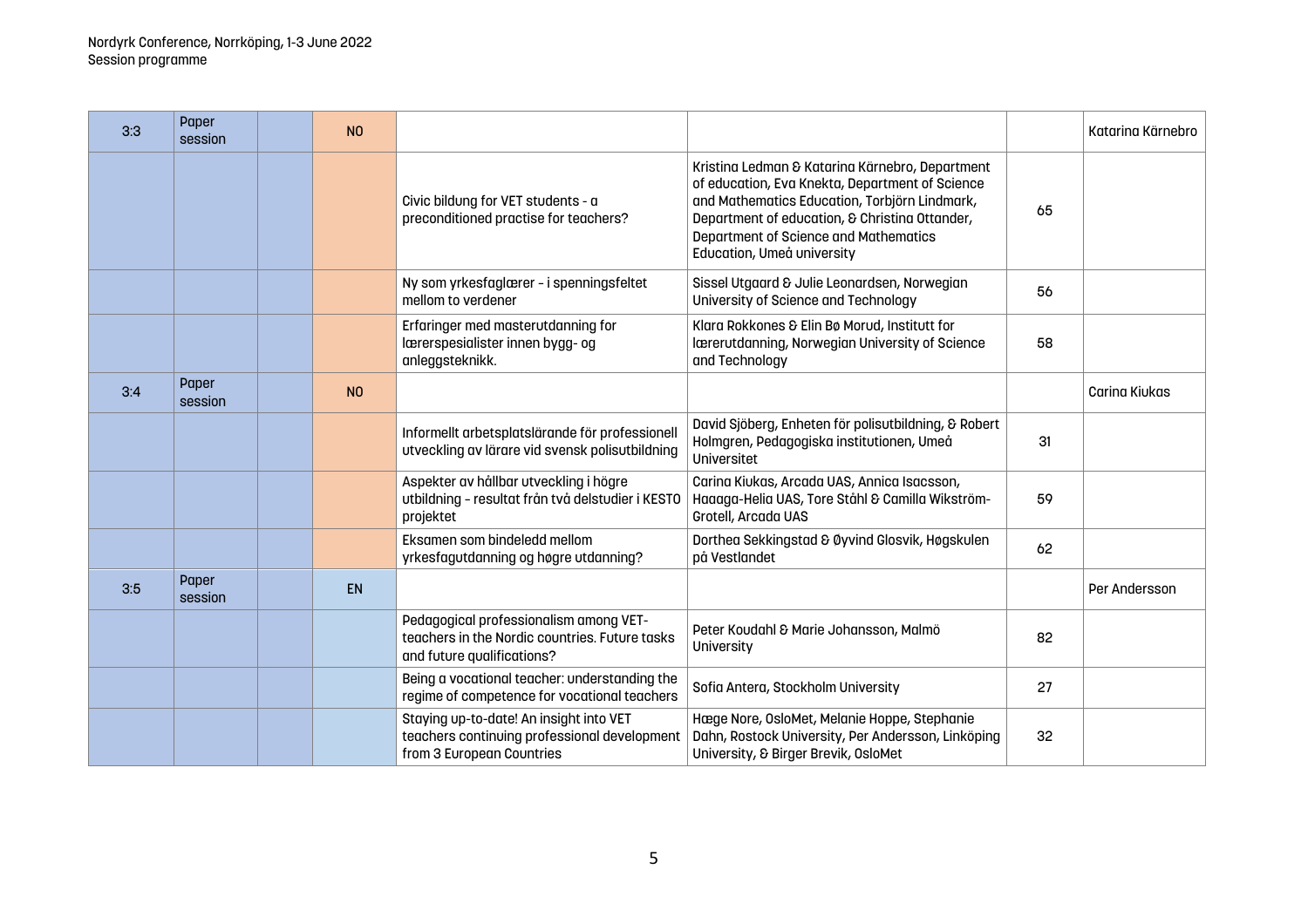| <b>DATE</b><br>/SESSION | TIME/<br><b>FORMAT</b> | <b>ROOM</b> | <b>LANGUAGE</b>             | <b>TITLE</b>                                                                                                                                                     | <b>AUTHOR(S) and AFFILIATIONS</b>                                                                                                                                                                                                                     | <b>ABSTRACT</b><br>NO. | <b>CHAIR</b>             |
|-------------------------|------------------------|-------------|-----------------------------|------------------------------------------------------------------------------------------------------------------------------------------------------------------|-------------------------------------------------------------------------------------------------------------------------------------------------------------------------------------------------------------------------------------------------------|------------------------|--------------------------|
| 2 June<br>Thursday      |                        |             | English (EN)<br>Nordic (NO) |                                                                                                                                                                  |                                                                                                                                                                                                                                                       |                        |                          |
| Session 4               | 15:00-16:30            |             |                             |                                                                                                                                                                  |                                                                                                                                                                                                                                                       |                        |                          |
| 4:1                     | Paper<br>session       |             | EN                          |                                                                                                                                                                  |                                                                                                                                                                                                                                                       |                        | Per Andersson            |
|                         |                        |             |                             | <b>Validation in VET Teacher Education Curricula</b><br>in Finland, Denmark, and Sweden                                                                          | Timo Halttunen, University of Turku, Per Andersson,<br>Linköping University, Sanna Brauer, Oulu University<br>of AS, Bodil Husted, VIA University College,<br>Marjaana Mäkilä, Haaga-Helia University of AS, &<br>Maria Terning, Linköping University | 47                     |                          |
|                         |                        |             |                             | Migrants' pathways into their vocation in<br>Sweden and support they received                                                                                    | Marianne Teräs, Ali Osman & Eva Eliasson,<br><b>Stockholm University</b>                                                                                                                                                                              | 45                     |                          |
|                         |                        |             |                             | Combining vocational and language education<br>- a key to integration?                                                                                           | Per Andersson, Ronny Högberg, Martin Lundberg &<br>Karolina Muhrman, Linköping University                                                                                                                                                             | 55                     |                          |
| 4:2                     | Paper<br>session       |             | <b>EN</b>                   |                                                                                                                                                                  |                                                                                                                                                                                                                                                       |                        | <b>Maarit Virolainen</b> |
|                         |                        |             |                             | Practice circles - development of a<br>cooperation method between schools and<br>vocational educational programmes.                                              | Louise Byskov, Louise, Anne Mette Hald, Helle<br>Helsinghoff & Malis Ravn, University College<br>Absalon                                                                                                                                              | 19                     |                          |
|                         |                        |             |                             | Negotiating the Landscape of VET Teacher<br><b>Training in Norway</b>                                                                                            | Lene Hylander & Eli Smeplass, Norwegian University<br>of Science and Technology                                                                                                                                                                       | 18                     |                          |
|                         |                        |             |                             | Learning environments for staff and mana-<br>gement at Vocational Schools as a driver for<br>sustainable school improvement.                                     | Katrine Puge & Bjarne Wahlgren, DPU, Aarhus<br>University                                                                                                                                                                                             | 51                     |                          |
| 4:3                     | Paper<br>session       |             | N <sub>O</sub>              |                                                                                                                                                                  |                                                                                                                                                                                                                                                       |                        | <b>Britt Karin Utvær</b> |
|                         |                        |             |                             | Utbildning i pandemitider:<br>Yrkeslärarstudenters och yrkeslärarutbildares<br>erfarenheter och lärdomar av undervisning<br>och lärande i nätbaserade lärmiljöer | Robert Holmgren & Johan Hansson, Pedagogiska<br>institutionen, Umeå universitet                                                                                                                                                                       | 33                     |                          |
|                         |                        |             |                             | Digital hjemmeundervisning som læringsarena<br>i yrkesopplæring                                                                                                  | Bjørn Eben, Halvor Spetalen, OsloMet                                                                                                                                                                                                                  | 16                     |                          |
|                         |                        |             |                             | Yrkesfaglærernes gjennomføring av<br>hjemmeskole i videregående skole under Covid<br>19 pandemien. En deskriptiv studie.                                         | Frank Egeland & Kari-Anne Kvarneggen,<br>Universitetet i Agder                                                                                                                                                                                        | 25                     |                          |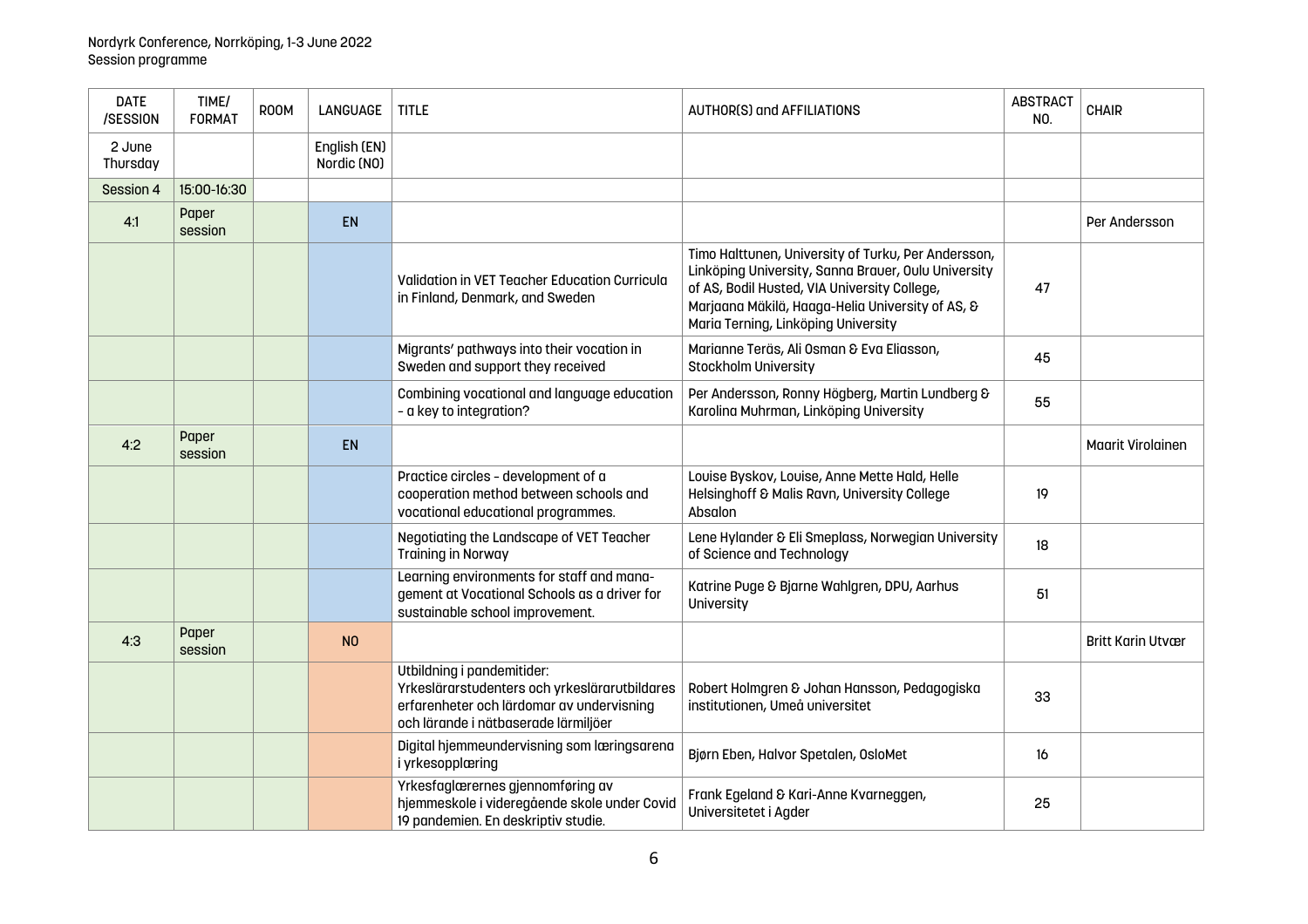| 4:4 | Paper<br>session | N <sub>0</sub> |                                                                                                                                              |                                                                                                                                           |    | <b>Henriette Duch</b> |
|-----|------------------|----------------|----------------------------------------------------------------------------------------------------------------------------------------------|-------------------------------------------------------------------------------------------------------------------------------------------|----|-----------------------|
|     |                  |                | Olika lärandeprogressioner - elevers praktiska<br>epistemologier inom yrkesämnen jämfört med<br>övriga skolämnen i gymnasial yrkesutbildning | Fredrik Dahl, Göteborgs universitet                                                                                                       | 17 |                       |
|     |                  |                | Helhedsorienteret STEM-undervisning i EUD                                                                                                    | Felicia Lind Benthien, Nationalt Center for<br>Erhvervspædagogik, Københavns<br>Professionshøjskole                                       | 43 |                       |
|     |                  |                | Spegeln som resurs för lärande i<br>yrkesundervisningen på<br>Hantverksprogrammet                                                            | Minna Arvidsson, Karlstads universitet                                                                                                    | 72 |                       |
| 4:5 | Paper<br>session | N <sub>0</sub> |                                                                                                                                              |                                                                                                                                           |    | Susanne<br>Gustavsson |
|     |                  |                | Yrkesopplæring i skolen når teknologien er i<br>kontinuerlig endring                                                                         | Nina Aakernes & Steinar Karstensen, Institutt for<br>yrkesfaglærerutdanning, OsloMet                                                      | 35 |                       |
|     |                  |                | Simulerade och autentiska lärmiljöer i<br>yrkesutbildning - ett exempel på samverkan<br>mellan lärare och forskare                           | Susanne Gustavsson & Giulia Messina Dahlberg,<br>Göteborgs universitet, Gunnar Laurell,<br>Naturbruksskolan Uddetorp, Skara, Svenljunga   | 36 |                       |
|     |                  |                | Yrkesopplæring for bærekraftig utvikling i<br>arbeidslivet                                                                                   | Martta Brännström & Eva Martinsen Dyrnes,<br>Høgskolen i Østfold, Grete Haaland, Høgskolen for<br>yrkesfag, Solfrid Wanda Nymark, OsloMet | 71 |                       |
| 4:6 | Paper<br>session | N <sub>0</sub> |                                                                                                                                              |                                                                                                                                           |    | Evi Schmid            |
|     |                  |                | "Du lærer mer selv da, hvis du gjør tingen<br>selv": Ungdomsbedrift som redskap for en<br>opplevd relevant skolehverdag.                     | Arnfinn Gilberg, Institutt for<br>Yrkesfaglærerutdanning, OsloMet,                                                                        | 9  |                       |
|     |                  |                | Between care and rebellion - interpretative<br>repertoires in vocational teachers'<br>discussions of their civic education                   | Linda Ekström, Södertörn University, Mikael<br>Persson, Stockholm University                                                              | 37 |                       |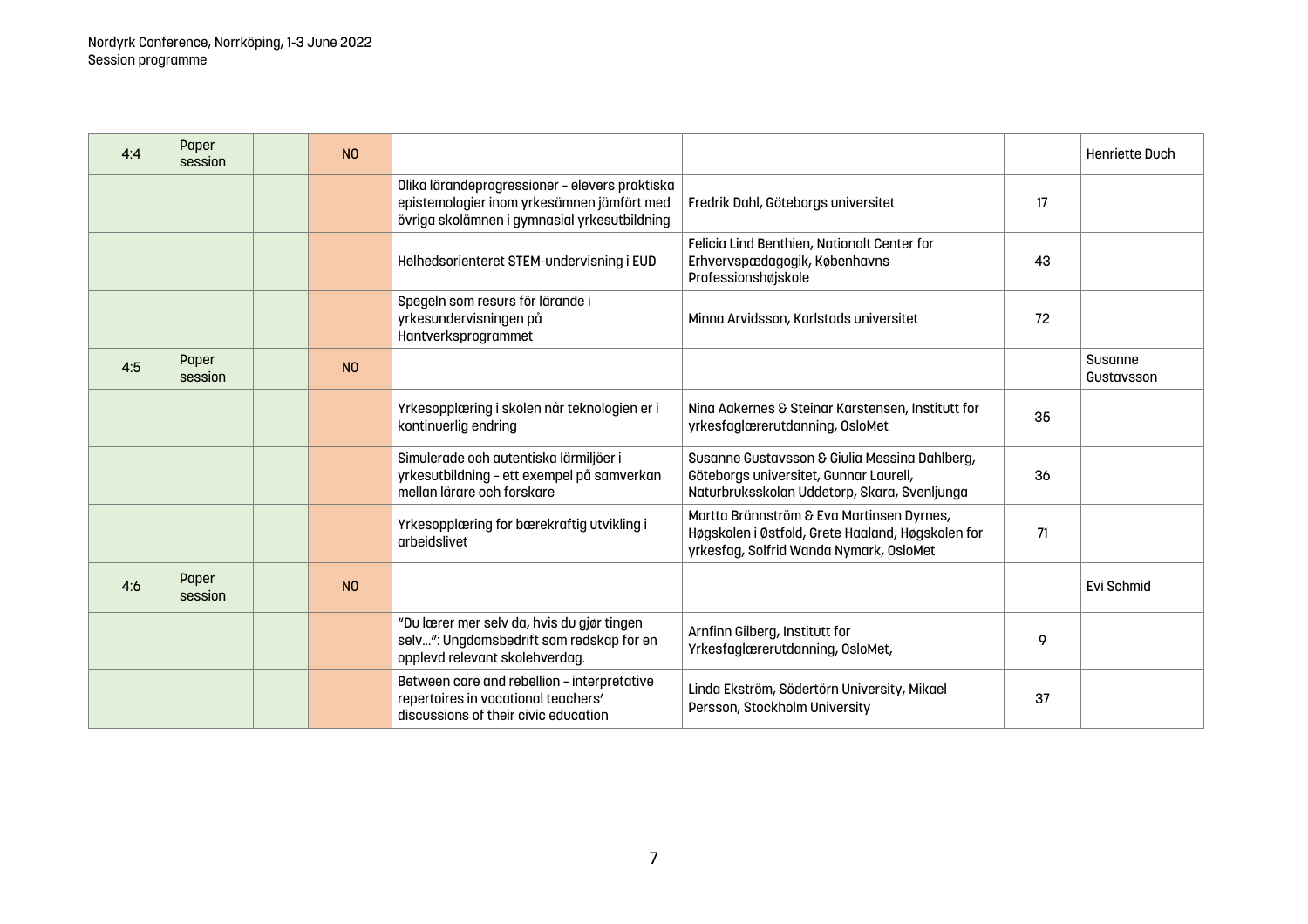| <b>DATE</b><br>/SESSION | TIME/<br><b>FORMAT</b> | <b>ROOM</b> | LANGUAGE                    | <b>TITLE</b>                                                                                                                                                            | <b>AUTHOR(S) and AFFILIATIONS</b>                                                                                              | <b>ABSTRACT</b><br>NO. | <b>CHAIR</b>             |
|-------------------------|------------------------|-------------|-----------------------------|-------------------------------------------------------------------------------------------------------------------------------------------------------------------------|--------------------------------------------------------------------------------------------------------------------------------|------------------------|--------------------------|
| 3 June<br>Friday        |                        |             | English (EN)<br>Nordic (NO) |                                                                                                                                                                         |                                                                                                                                |                        |                          |
| Session 5               | 10:30-12:00            |             |                             |                                                                                                                                                                         |                                                                                                                                |                        |                          |
| 5:1                     | Paper<br>session       |             | <b>EN</b>                   |                                                                                                                                                                         |                                                                                                                                |                        | <b>Maarit Virolainen</b> |
|                         |                        |             |                             | Sense of coherence among students in<br>vocational education and training: The<br>significance of general resistance resources                                          | Grete Hanssen & Britt Karin Utvær, The Norwegian<br>University of Science and Technology                                       | 70                     |                          |
|                         |                        |             |                             | About the importance of expectations from<br>parents and teachers for vulnerable students:<br>Findings from a qualitative study in vocational<br>education and training | Evi Schmid, OsloMet, Department of Vocational<br><b>Teacher Education</b>                                                      | 42                     |                          |
| 5:2                     | Paper<br>session       |             | N <sub>0</sub>              |                                                                                                                                                                         |                                                                                                                                |                        | Henriette Duch           |
|                         |                        |             |                             | Yrkesfaglærere og ungdomsskolelærere i et<br>profesjonelt læringsfellesskap                                                                                             | Klara Rokkones & Dan Anders Normann, Institutt<br>for lærerutdanning, Norwegian University of<br><b>Science and Technology</b> | 30                     |                          |
|                         |                        |             |                             | Elevers erfaringer, interesser og holdninger til<br>demokratisk deltagelse i og uden for VET                                                                            | Henriette Duch & Tobias Kidde Skov, VIA University<br>College                                                                  | 10 <sup>10</sup>       |                          |
|                         |                        |             |                             | Utfordringer med vurderingsformer i<br>yrkesfaglærerutdanningen i Norge                                                                                                 | Lene Hylander, Eli Smeplass & Arve Leerand,<br>Norwegian University of Science and Technology                                  | 76                     |                          |
| 5:3                     | Paper<br>session       |             | N <sub>O</sub>              |                                                                                                                                                                         |                                                                                                                                |                        | Susanne<br>Gustavsson    |
|                         |                        |             |                             | Praktiskt kunnande: yrkeslärare och lärare i<br>estetiska ämnen i kollegialt utvecklingsarbete                                                                          | Anna Annerberg, Högskolan Dalarna                                                                                              | 81                     |                          |
|                         |                        |             |                             | Lärledaren som agent i yrkesutbildningens<br>kollegiala förbättringsarbete                                                                                              | Susanne Gustavsson, Göteborgs universitet,<br>Martina Wyszynska Johansson, Högskolan Väst                                      | 20                     |                          |